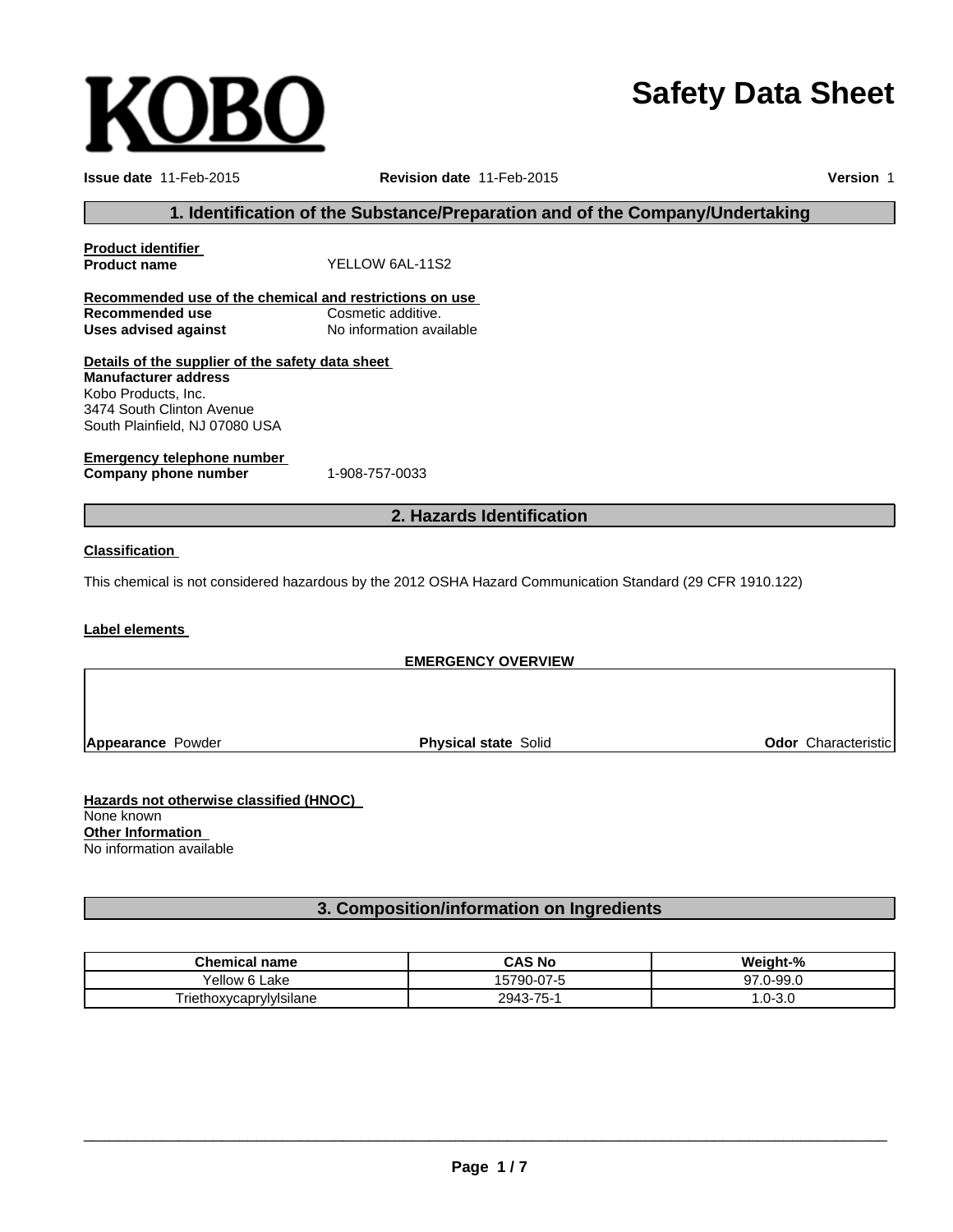# **4. First aid measures**

 $\_$  , and the set of the set of the set of the set of the set of the set of the set of the set of the set of the set of the set of the set of the set of the set of the set of the set of the set of the set of the set of th

## **First aid measures**

| <b>General advice</b>                                       | If symptoms persist, call a physician.                                                                                             |  |  |
|-------------------------------------------------------------|------------------------------------------------------------------------------------------------------------------------------------|--|--|
| Eye contact                                                 | Rinse immediately with plenty of water, also under the eyelids, for at least 15 minutes. If<br>symptoms persist, call a physician. |  |  |
| <b>Skin contact</b>                                         | Wash off immediately with soap and plenty of water while removing all contaminated<br>clothes and shoes.                           |  |  |
| <b>Inhalation</b>                                           | Remove to fresh air. If breathing is irregular or stopped, administer artificial respiration.                                      |  |  |
| Ingestion                                                   | If swallowed, do not induce vomiting: seek medical advice immediately and show this<br>container or label.                         |  |  |
| Self-protection of the first aider                          | Use personal protective equipment as required.                                                                                     |  |  |
| Most important symptoms and effects, both acute and delayed |                                                                                                                                    |  |  |
| <b>Symptoms</b>                                             | No known effects under normal use conditions.                                                                                      |  |  |
|                                                             | Indication of any immediate medical attention and special treatment needed                                                         |  |  |
| Note to physicians                                          | Effects of exposure (inhalation, ingestion or skin contact) to substance may be delayed.                                           |  |  |
|                                                             |                                                                                                                                    |  |  |

# **5. Fire-fighting measures**

## **Suitable extinguishing media**

Use extinguishing measures that are appropriate to local circumstances and the surrounding environment.

## **Unsuitable extinguishing media** No information available.

# **Specific hazards arising from the chemical**

None in particular.

**Explosion data Sensitivity to mechanical impact** None. **Sensitivity to static discharge** None.

## **Protective equipment and precautions for firefighters**

Use personal protective equipment as required.

## **6. Accidental release measures**

## **Personal precautions, protective equipment and emergency procedures**

| <b>Personal precautions</b>                          | Use personal protective equipment as required. Avoid contact with eyes. Wash thoroughly<br>after handling. |  |  |  |
|------------------------------------------------------|------------------------------------------------------------------------------------------------------------|--|--|--|
| For emergency responders                             | Use personal protective equipment as required.                                                             |  |  |  |
| <b>Environmental precautions</b>                     | Collect spillage. Do not allow into any sewer, on the ground or into any body of water.                    |  |  |  |
| Methods and material for containment and cleaning up |                                                                                                            |  |  |  |
| <b>Methods for containment</b>                       | Prevent further leakage or spillage if safe to do so.                                                      |  |  |  |
| Methods for cleaning up                              | Avoid creating dust. Sweep up and shovel into suitable containers for disposal.                            |  |  |  |
| Prevention of secondary hazards                      | Clean contaminated objects and areas thoroughly observing environmental regulations.                       |  |  |  |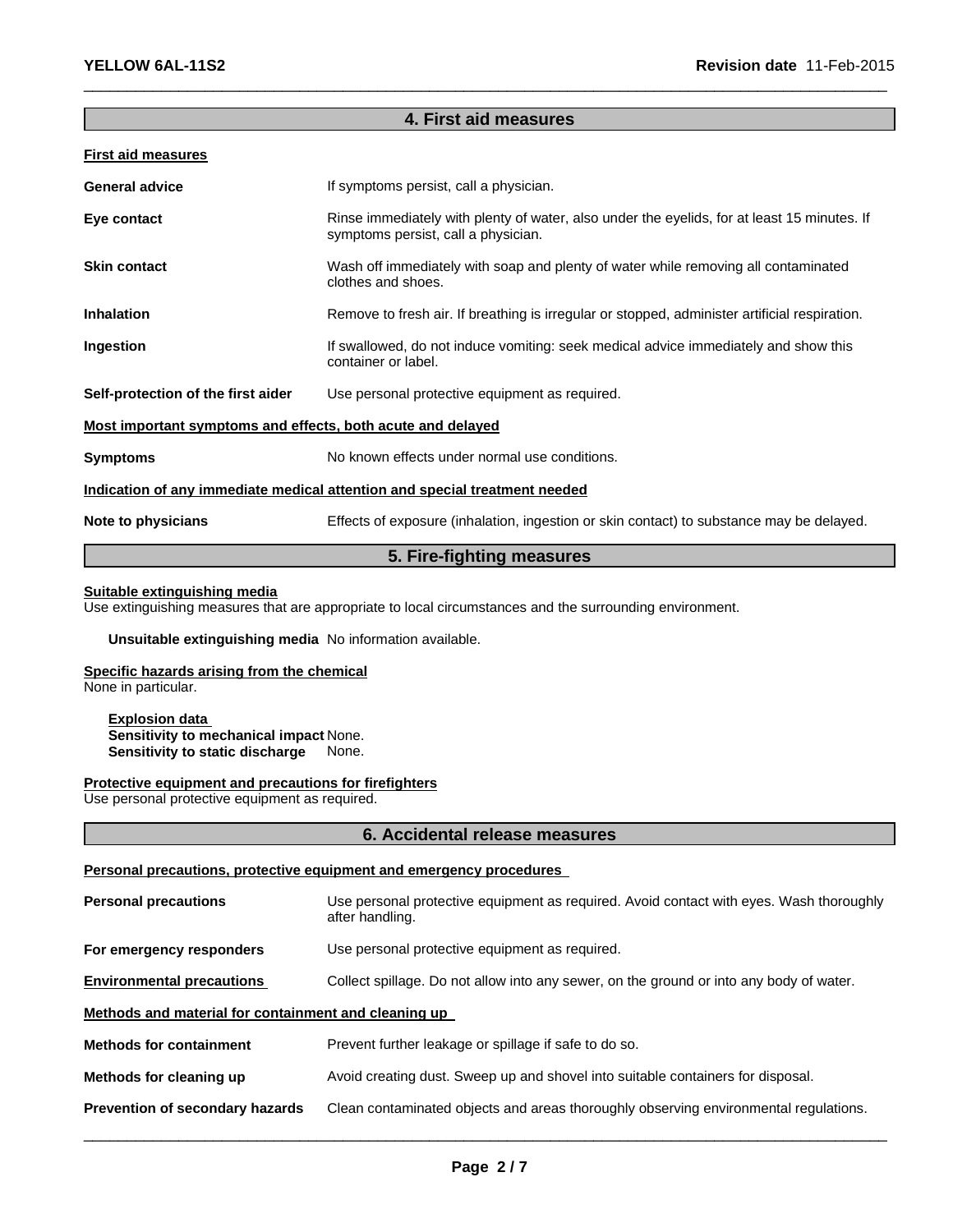| 7. Handling and Storage                                      |                                                                                                                    |  |  |
|--------------------------------------------------------------|--------------------------------------------------------------------------------------------------------------------|--|--|
| <b>Precautions for safe handling</b>                         |                                                                                                                    |  |  |
| Advice on safe handling                                      | Use only in well-ventilated areas. Avoid contact with eyes. Use personal protective<br>equipment as required.      |  |  |
| Conditions for safe storage, including any incompatibilities |                                                                                                                    |  |  |
| <b>Storage conditions</b>                                    | Keep container tightly closed in a dry and well-ventilated place. Store at ambient conditions.                     |  |  |
| Incompatible materials                                       | Strong oxidizing agents. Strong acids.                                                                             |  |  |
| 8. Exposure Controls/Personal Protection                     |                                                                                                                    |  |  |
| <b>Control parameters</b>                                    |                                                                                                                    |  |  |
| <b>Exposure guidelines</b>                                   | Not applicable.                                                                                                    |  |  |
| <b>Appropriate engineering controls</b>                      |                                                                                                                    |  |  |
| <b>Engineering controls</b>                                  | Ensure adequate ventilation, especially in confined areas.                                                         |  |  |
|                                                              | Individual protection measures, such as personal protective equipment                                              |  |  |
| <b>Eye/face protection</b>                                   | Wear safety glasses with side shields (or goggles).                                                                |  |  |
| Skin and body protection                                     | Wear protective gloves and protective clothing.                                                                    |  |  |
| <b>Respiratory protection</b>                                | In case of insufficient ventilation, wear suitable respiratory equipment.                                          |  |  |
| <b>General hygiene considerations</b>                        | Handle in accordance with good industrial hygiene and safety practice. Wash contaminated<br>clothing before reuse. |  |  |

 $\_$  , and the set of the set of the set of the set of the set of the set of the set of the set of the set of the set of the set of the set of the set of the set of the set of the set of the set of the set of the set of th

# **9. Physical and Chemical Properties**

# **Information on basic physical and chemical properties**

| <b>Physical state</b><br>Appearance<br>Color                                                                                                                                                                                                                                                        | Solid<br>Powder<br>Yellow | Odor<br><b>Odor threshold</b>                                                                                                                                                                                                                                                                            | Characteristic<br>No information available |
|-----------------------------------------------------------------------------------------------------------------------------------------------------------------------------------------------------------------------------------------------------------------------------------------------------|---------------------------|----------------------------------------------------------------------------------------------------------------------------------------------------------------------------------------------------------------------------------------------------------------------------------------------------------|--------------------------------------------|
| <b>Property</b><br>рH<br>Melting point/freezing point<br>Boiling point / boiling range<br><b>Flash point</b><br><b>Evaporation rate</b><br>Flammability (solid, gas)<br><b>Flammability limit in air</b><br>Upper flammability limit<br>Lower flammability limit<br>Vapor pressure<br>Vapor density | Values                    | <b>Remarks</b> •<br>No information available<br>No information available<br>No information available<br>No information available<br>No information available<br>No information available<br>No information available<br>No information available<br>No information available<br>No information available |                                            |
| <b>Specific gravity</b><br><b>Water solubility</b><br>Solubility in other solvents<br><b>Partition coefficient</b><br><b>Autoignition temperature</b><br>Decomposition temperature                                                                                                                  | Insoluble in water        | No information available<br>No information available<br>No information available<br>No information available<br>No information available                                                                                                                                                                 |                                            |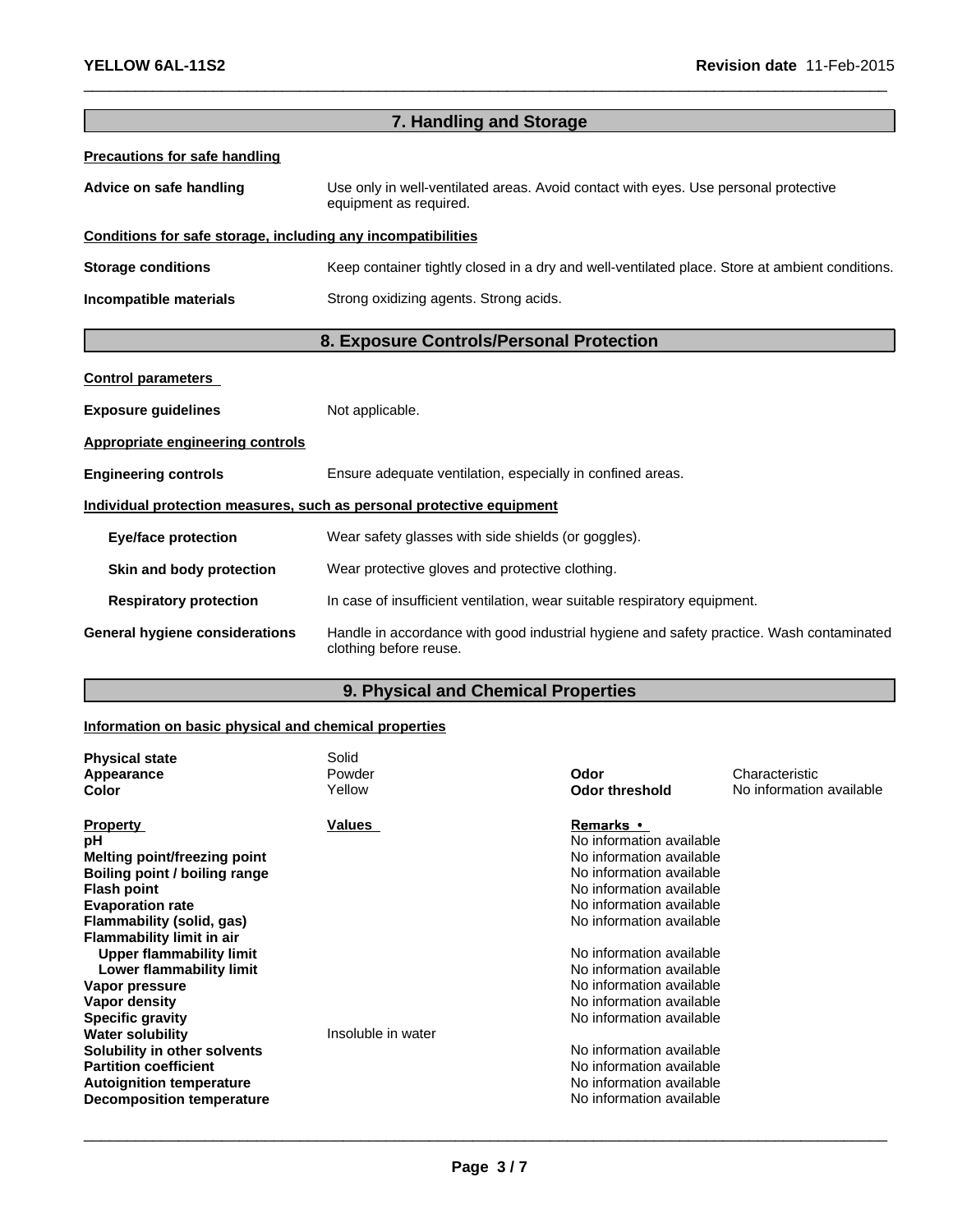**YELLOW 6AL-11S2 Revision date** 11-Feb-2015

**Dynamic viscosity Explosive properties**

**Other Information**

**Softening point**<br> **Molecular weight**<br> **Molecular weight**<br> **Molecular weight**<br> **Molecular weight No information available VOC** content (%) No information available **Density Density No information available**<br> **Bulk density No information available No information available** 

**Kinematic viscosity**<br> **No information available**<br> **Dynamic viscosity**<br> **No information available** No information available **Oxidizing properties** No information available

# **10. Stability and Reactivity**

 $\_$  , and the set of the set of the set of the set of the set of the set of the set of the set of the set of the set of the set of the set of the set of the set of the set of the set of the set of the set of the set of th

**Reactivity** No data available

### **Chemical stability**

Stable under normal conditions.

# **Possibility of hazardous reactions**

None under normal processing.

**Hazardous polymerization** Hazardous polymerization does not occur.

#### **Conditions to avoid** None known.

## **Incompatible materials**

Strong oxidizing agents. Strong acids.

## **Hazardous decomposition products**

None under normal use conditions.

# **11. Toxicological Information**

# **Information on likely routes of exposure**

#### **Product information**

| <b>Inhalation</b>   | No data available. |
|---------------------|--------------------|
| Eye contact         | No data available. |
| <b>Skin contact</b> | No data available. |
| Ingestion           | No data available. |

## **Component information**

| <b>Chemical name</b>    | Oral LD50              | Dermal LD50                | <b>Inhalation LC50</b> |
|-------------------------|------------------------|----------------------------|------------------------|
| Triethoxycaprylylsilane | = 10060 µL/kg<br>(Rat) | ' Rabbit ,<br>= 5910 µL/kg |                        |
| 2943-75-1               |                        |                            |                        |

# **Information on toxicological effects**

**Symptoms** No information available.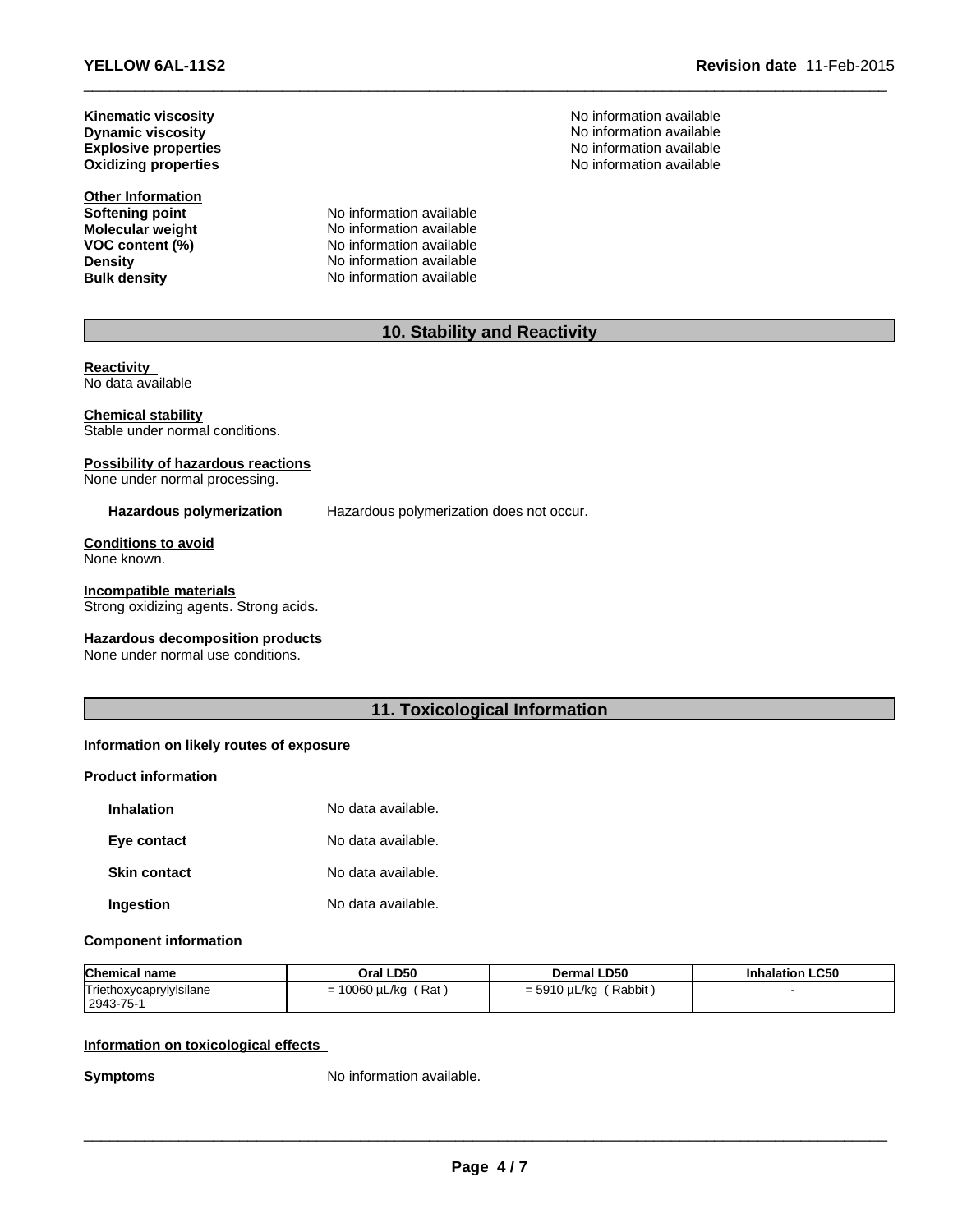# **Delayed and immediate effects as well as chronic effects from short and long-term exposure**

| <b>Skin corrosion/irritation</b>  | No information available.                                                                                 |
|-----------------------------------|-----------------------------------------------------------------------------------------------------------|
| Serious eye damage/eye irritation | No information available.                                                                                 |
| <b>Irritation</b>                 | No information available.                                                                                 |
| <b>Corrosivity</b>                | No information available.                                                                                 |
| <b>Sensitization</b>              | No information available.                                                                                 |
| Germ cell mutagenicity            | No information available.                                                                                 |
| Carcinogenicity                   | This product does not contain any carcinogens or potential carcinogens as listed by OSHA,<br>IARC or NTP. |
| <b>Reproductive toxicity</b>      | No information available.                                                                                 |
| Developmental toxicity            | No information available.                                                                                 |
| <b>Teratogenicity</b>             | No information available.                                                                                 |
| <b>STOT - single exposure</b>     | No information available.                                                                                 |
| <b>STOT - repeated exposure</b>   | No information available.                                                                                 |
| <b>Aspiration hazard</b>          | No information available.                                                                                 |

 $\_$  , and the set of the set of the set of the set of the set of the set of the set of the set of the set of the set of the set of the set of the set of the set of the set of the set of the set of the set of the set of th

# **12. Ecological Information**

**Ecotoxicity** None known

## **Persistence and degradability**

No information available.

## **Bioaccumulation**

No information available.

**Other adverse effects** No information available

# **13. Disposal Considerations**

| Waste treatment methods       |                                                                                                        |  |
|-------------------------------|--------------------------------------------------------------------------------------------------------|--|
| <b>Disposal of wastes</b>     | Disposal should be in accordance with applicable regional, national and local laws and<br>regulations. |  |
| <b>Contaminated packaging</b> | Disposal should be in accordance with applicable regional, national and local laws and<br>regulations. |  |
|                               |                                                                                                        |  |
|                               | <b>14. Transport Information</b>                                                                       |  |
| <b>DOT</b>                    | Not regulated                                                                                          |  |
| ICAO (air)                    | Not regulated                                                                                          |  |
| <u>IATA</u>                   | Not regulated                                                                                          |  |
| <b>IMDG</b>                   | Not regulated                                                                                          |  |
| <b>RID</b>                    | Not regulated                                                                                          |  |
| <b>ADR</b>                    | Not regulated                                                                                          |  |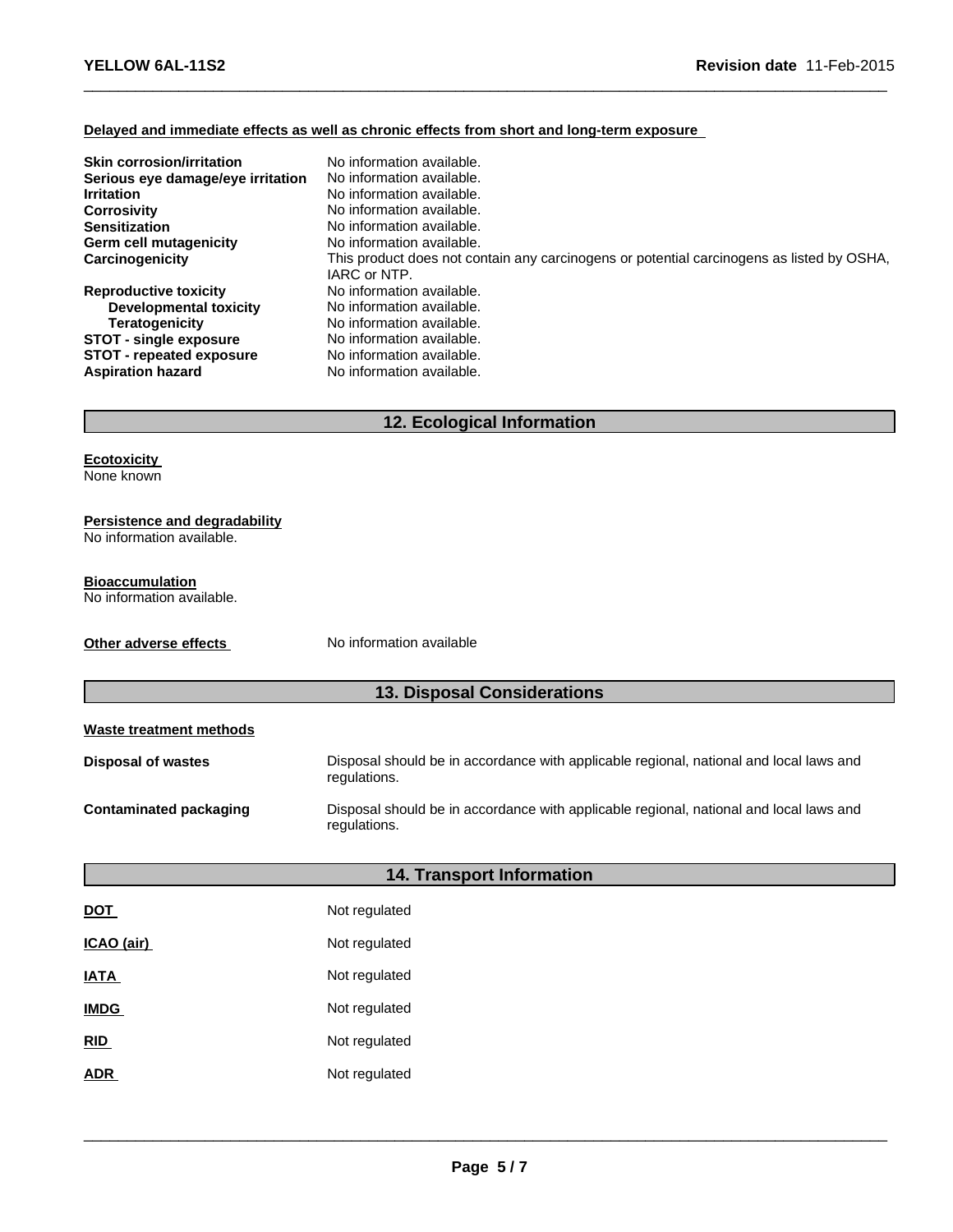# **15. Regulatory information**

 $\_$  , and the set of the set of the set of the set of the set of the set of the set of the set of the set of the set of the set of the set of the set of the set of the set of the set of the set of the set of the set of th

**International inventories TSCA** Complies<br> **DSL/NDSL** Complies **DSL/NDSL**<br> **EINECS/ELINCS EINECS/ELINCS Complies EINECS/ELINCS**<br>ENCS **ENCS**<br> **IECSC** Not Determined<br>
Complies **IECSC** Complies<br> **IECSC** Complies **KECL** Complies **PICCS** Not Determined **AICS** Complies

**Legend:**

**TSCA** - United States Toxic Substances Control Act Section 8(b) Inventory **DSL/NDSL** - Canadian Domestic Substances List/Non-Domestic Substances List **EINECS/ELINCS** - European Inventory of Existing Chemical Substances/European List of Notified Chemical Substances

**ENCS** - Japan Existing and New Chemical Substances

**IECSC** - China Inventory of Existing Chemical Substances

**KECL** - Korean Existing and Evaluated Chemical Substances

**PICCS** - Philippines Inventory of Chemicals and Chemical Substances

**AICS** - Australian Inventory of Chemical Substances

## **US Federal Regulations**

### **SARA 313**

Section 313 of Title III of the Superfund Amendments and Reauthorization Act of 1986 (SARA). This product does not contain any chemicals which are subject to the reporting requirements of the Act and Title 40 of the Code of Federal Regulations, Part 372

### **SARA 311/312 Hazard Categories**

| <b>Acute Health Hazard</b>        | N٥ |
|-----------------------------------|----|
| <b>Chronic Health Hazard</b>      | No |
| <b>Fire Hazard</b>                | No |
| Sudden release of pressure hazard | No |
| <b>Reactive Hazard</b>            | N٥ |

#### **CWA (Clean Water Act)**

This product does not contain any substances regulated as pollutants pursuant to the Clean Water Act (40 CFR 122.21 and 40 CFR 122.42)

## **CERCLA**

This material, as supplied, does not contain any substances regulated as hazardous substances under the Comprehensive Environmental Response Compensation and Liability Act (CERCLA) (40 CFR 302) or the Superfund Amendments and Reauthorization Act (SARA) (40 CFR 355). There may be specific reporting requirements at the local, regional, or state level pertaining to releases of this material

# **US State Regulations**

## **California Proposition 65**

This product does not contain any Proposition 65 chemicals

## **U.S. State Right-to-Know Regulations**

This product does not contain any substances regulated by state right-to-know regulations

 $\_$  ,  $\_$  ,  $\_$  ,  $\_$  ,  $\_$  ,  $\_$  ,  $\_$  ,  $\_$  ,  $\_$  ,  $\_$  ,  $\_$  ,  $\_$  ,  $\_$  ,  $\_$  ,  $\_$  ,  $\_$  ,  $\_$  ,  $\_$  ,  $\_$  ,  $\_$  ,  $\_$  ,  $\_$  ,  $\_$  ,  $\_$  ,  $\_$  ,  $\_$  ,  $\_$  ,  $\_$  ,  $\_$  ,  $\_$  ,  $\_$  ,  $\_$  ,  $\_$  ,  $\_$  ,  $\_$  ,  $\_$  ,  $\_$  ,